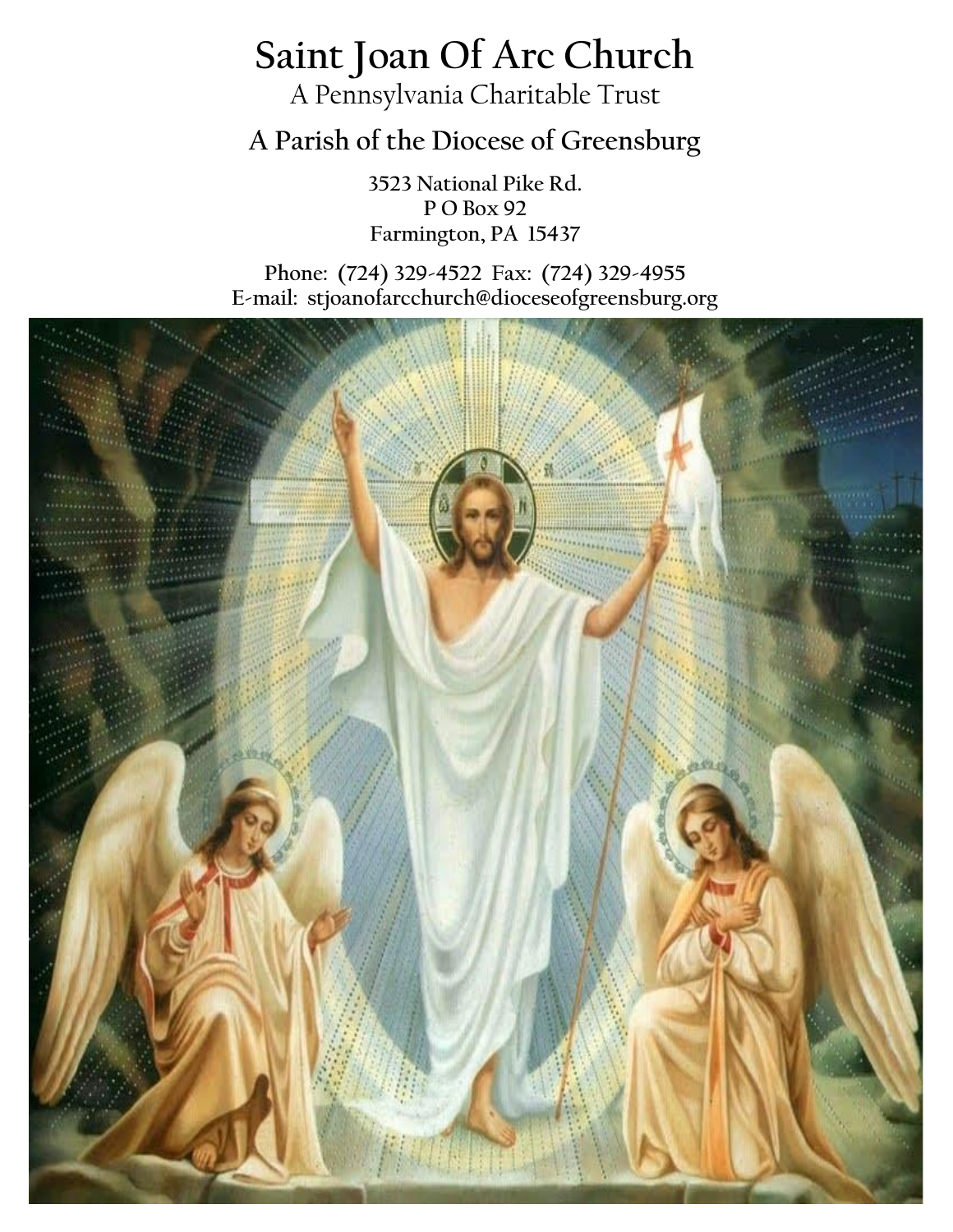|                                                               | <u>iturgical Ministries Schedule</u>                                                                                                                                                                                                                                                                                   |  |
|---------------------------------------------------------------|------------------------------------------------------------------------------------------------------------------------------------------------------------------------------------------------------------------------------------------------------------------------------------------------------------------------|--|
| Mass Intentions for the Week                                  | April 23 & 24                                                                                                                                                                                                                                                                                                          |  |
|                                                               | <b>LECTORS</b>                                                                                                                                                                                                                                                                                                         |  |
| Saturday, Apr. 16 Easter Vigil                                |                                                                                                                                                                                                                                                                                                                        |  |
| 8:30pmThe Parish Family of Saint Joan of Arc                  |                                                                                                                                                                                                                                                                                                                        |  |
|                                                               | <b>EXTRAORDINARY MINISTERS</b>                                                                                                                                                                                                                                                                                         |  |
| Sunday, Apr. 17 Easter Sunday of the Resurrection of the Lord |                                                                                                                                                                                                                                                                                                                        |  |
| 8:00amThe Parish Family of Saint Joan of Arc                  |                                                                                                                                                                                                                                                                                                                        |  |
| 11:00amThe Parish Family of Saint Joan of Arc                 | <b>ALTAR SERVERS</b>                                                                                                                                                                                                                                                                                                   |  |
| Monday, Apr. 18                                               |                                                                                                                                                                                                                                                                                                                        |  |
| Cary & Edwina Zack                                            | <b>GREETERS</b>                                                                                                                                                                                                                                                                                                        |  |
| Tuesday, Apr. 19                                              |                                                                                                                                                                                                                                                                                                                        |  |
| Chip & Eva Giannetti                                          | <b>THANK YOU FOR YOUR SERVICE</b>                                                                                                                                                                                                                                                                                      |  |
| Wednesday, Apr. 20                                            |                                                                                                                                                                                                                                                                                                                        |  |
| Dorothy Murren                                                | Pope Francis-Thought for the Day (April 17th.)<br>"God is patient; he knows how to wait. This is so beautiful:<br>our God is a patient father, who always waits for us and                                                                                                                                             |  |
| Thursday, Apr. 21                                             | waits with his heart in his hands to welcome us, to forgive us.<br>He always forgives us if we return to him."                                                                                                                                                                                                         |  |
| Dennis & Bernadette Alexander                                 |                                                                                                                                                                                                                                                                                                                        |  |
| Friday, Apr. 22                                               | <b>EASTER SUNDAY OF THE</b><br><b>RESURRECTION OF THE LORD</b>                                                                                                                                                                                                                                                         |  |
|                                                               |                                                                                                                                                                                                                                                                                                                        |  |
| Saturday, Apr. 23                                             | 1: Acts 10: 34a, 37-42<br><b>Colossians 3: 1-4</b><br>2:<br>3: Luke 24: 1-12                                                                                                                                                                                                                                           |  |
|                                                               | <b>Liturgy of the Word-Meditation:</b>                                                                                                                                                                                                                                                                                 |  |
|                                                               | Peter speaks to the people and recounts the events                                                                                                                                                                                                                                                                     |  |
| Lillian & David Cale                                          | surrounding Jesus' death and resurrection. He tells them that<br>everyone who believes in him will receive forgiveness of sins<br>through his name. Paul writes to the Colossians, Think of                                                                                                                            |  |
| Sunday, Apr. 24                                               | what is above, not what is on earth. For you have died, and                                                                                                                                                                                                                                                            |  |
|                                                               | your life is hidden with Christ in God. In the Gospel, Mary<br>of Magdala finds the stone removed from the tomb of Jesus.                                                                                                                                                                                              |  |
|                                                               | She runs and tells Simon Peter and the beloved disciple, who<br>themselves then run to the tomb to see what she saw.                                                                                                                                                                                                   |  |
| The Smith Family                                              | <b>Focus:</b> Jesus is not dead—He is alive!                                                                                                                                                                                                                                                                           |  |
|                                                               | We know in our hearts the truths we profess, but it's                                                                                                                                                                                                                                                                  |  |
| <b>ALL INTENTIONS-BOOK OF PETITIONS</b>                       | completely different to truly live according to those truths.<br>The Resurrection is a historical and transcendent event, but it<br>also has concrete application to our lives. As we celebrate<br>the Resurrection, we have the opportunity to live according<br>to the truth that Jesus remains present to us today. |  |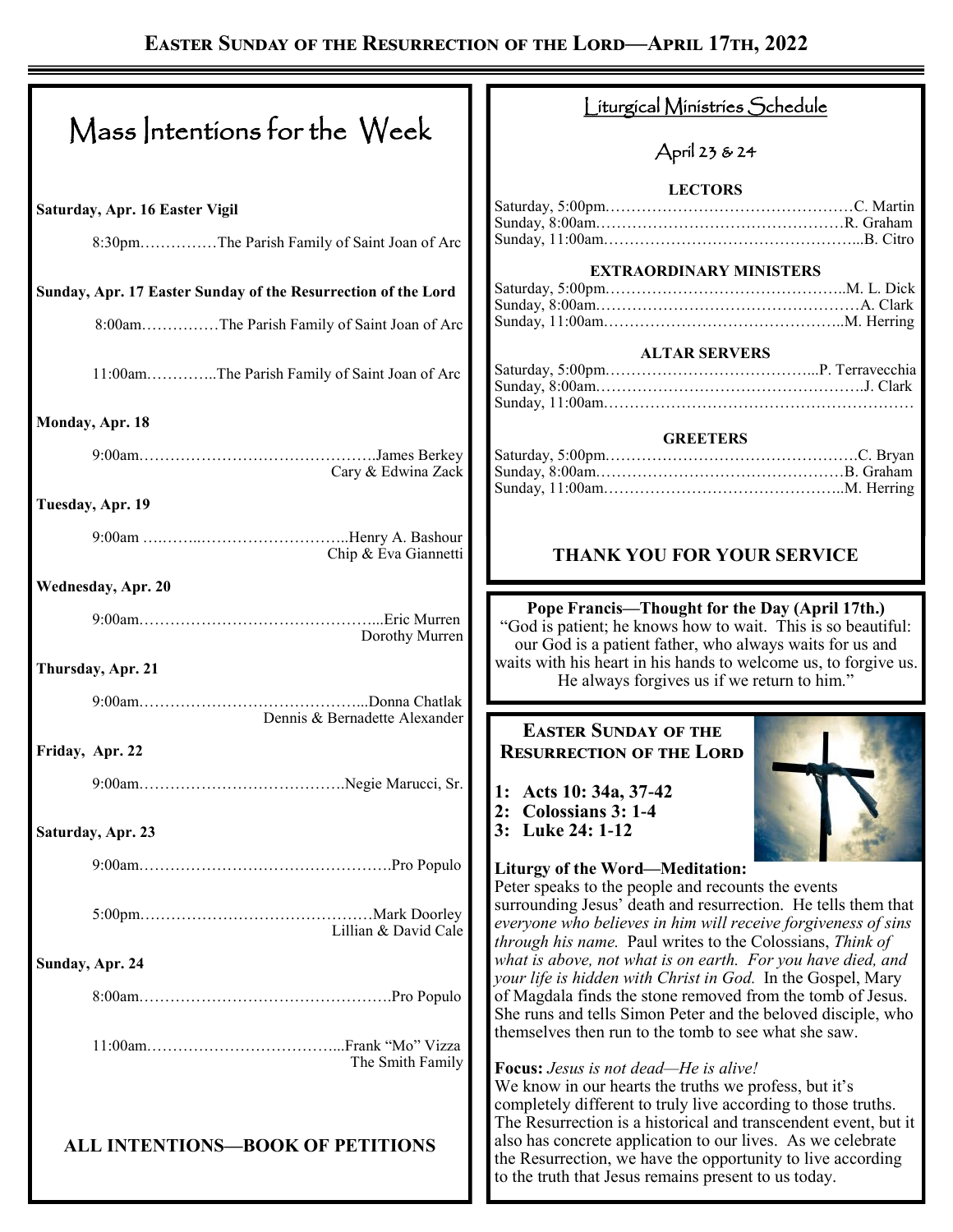| <b>Collection Report for</b>              |            |  |
|-------------------------------------------|------------|--|
| <b>Sunday, April 10, 2022</b>             |            |  |
| <b>Regular Weekly Offerings</b>           |            |  |
| Envelopes Dated Sunday, April 10, 2022    | \$1,023.00 |  |
| All Other Weekly Offering Envelopes       | 816.00     |  |
| Friends of Saint Joan of Arc And Visitors | 135.00     |  |
| Loose Cash and Checks                     | 284.00     |  |
| <b>Extraordinary Expenses</b>             |            |  |
| Envelopes (All Dates)                     | 94.00      |  |
| <b>Other</b>                              |            |  |
| Cemetery Fund                             | 20.00      |  |
| Candle Offerings                          | 108.00     |  |
| <b>Easter Flowers</b>                     | 20.00      |  |
| <b>TOTAL:</b>                             | 00.00      |  |

*"Jesus has risen from the dead. God the Father raised Jesus, his Son, because he fully accomplished his saving will. Jesus took upon himself our weakness, our infirmities, even our death. He endured our sufferings and bore the weight of our sins. Because of this, God the Father exalted him and now Jesus Christ lives forever; he is the Lord." -Pope Francis, Easter 2021*

## **Ministries Announcement**

Lectors, Extraordinary Ministers, and Altar Servers: we are working on the May and June schedules. We are requesting your availability for those months. Ascension Thursday is May 26th; ministries are needed for the 7:00pm mass. Also, all ministries are needed on May 1st, for 8:00am and 11:00am. Please reach out to Lillian as soon as possible. Her email is **reservations@laurelcaverns.com**, and her phone number is **724-439-1683.** Thank you.

### **Volunteer Needed**

Our worship at 5 PM on Saturdays needs a cantor who is willing to share the ministry of song with our parish family. If you are interested in serving, please speak to Father Jim, or call the office at 724-329-4522.



**Mark Your Calendars** The St. Joan of Arc Ladies guild will meet Wednesday, April 20th at 6:30pm in the Social Hall.



### **Matters of Sexual Misconduct Information**

If you have any suspicion about the sexual abuse (or any type of abuse) of a minor child by anyone, contact PA ChildLine immediately at **1-800-932-0313**. If the alleged abuser is functioning in a parish, school or diocesan position as clergy, religious, paid staff or volunteer you are also requested to contact the Bishop's Delegate for Matters of Sexual Misconduct after you have called the ChildLine number and made the report. The Bishop's Delegate may be reached at **724-837-0901, ext. 1221.**



#### **We Did It!**

Thank you to all who have donated toward this year's Diocesan Lenten Appeal. With everyone's help, St. Joan of Arc was able to go above and beyond our DLA target this year and achieve almost 25% over our original goal of \$18,945! But there is still more we can do! For all of the monies we raise over this goal, St. Joan of Arc will put it toward the beautification of the shrine and re-lining the parking lot once the weather permits. Thank you all for your generosity and continuous support for our parish!